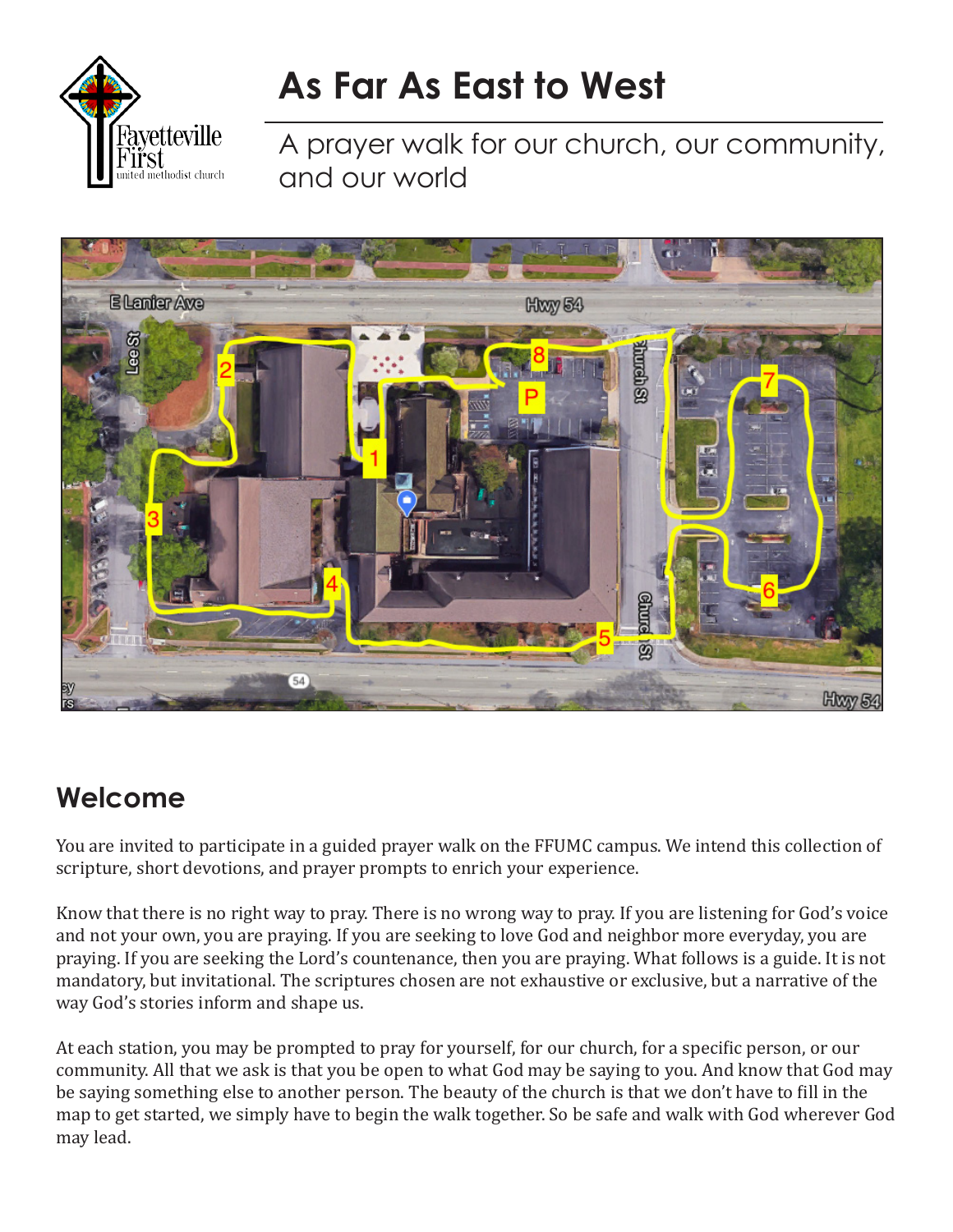#### **Praying as you go ...**

# **P-Parking**

As you come into the parking lot adjacent to the Family Life Center and Chapel, prepare yourself for a spirit of worship and peace. As you begin, notice that most of your walking will be taking a pattern of east and west movement. Remember the words of Psalm 103:11-12:

*"For as the heavens are high above the earth, so great is his steadfast love toward those who fear him; as far as the east is from the west, so far he removes our transgressions from us"*

As you begin to notice the traffic and movement around you, receive the grace and forgiveness of God and pray for those traveling around you to receive the same grace we have come to know through Christ.

# **1-Children's Courtyard**

This is one of the more recently repurposed areas in our campus. It serves as a beautiful contemplative space during the week or before worship. There always seems to be something blooming and growing. If you cannot see the growth, know that with the changing seasons, there is hope. Consider the Garden of Eden and how God called everything good. God saw everything that he had made, and indeed, it was very good.

*"And there was evening and there was morning, the sixth day (Genesis 1:31)."*

#### **2-Sanctuary Entrance on Historic Courthouse Square**

Whether you are in a season of being able to join us for in-person worship or you are worshipping with us from a safe distance on-line, we are reminded that the House of God has not always been permanent. When the Israelites were wandering in the desert, they created temporary places for worship. Worship was always about God and never a place. However, this sacred space has been used by God's people for worship. Whether you pray with longing and hope or mourning and sadness, remember Psalm 84:1-4, 10:

*"How lovely is your dwelling place, O Lord of hosts! My soul longs, indeed it faints for the courts of the Lord; my heart and my flesh sing for joy to the living God. Even the sparrow finds a home, and the swallow a nest for herself, where she may lay her young, at your altars, O Lord of hosts, my King and my God. Happy are those who live in your house, ever singing your praise. For a day in your courts is better than a thousand elsewhere. I would rather be a doorkeeper in the house of my God than live in the tents of wickedness."*

Pray for those who worship and that our worship may be a way of life and not just a once a week activity.

#### **3-Historic Courthouse Square**

As you approach prayer prompt three, you will be walking alongside the Historic Fayette Courthouse square. As you see that piece of our city's history, remember that we are given the freedom to worship freely because of the sacrifices by many for our country. While we believe in separation of Church and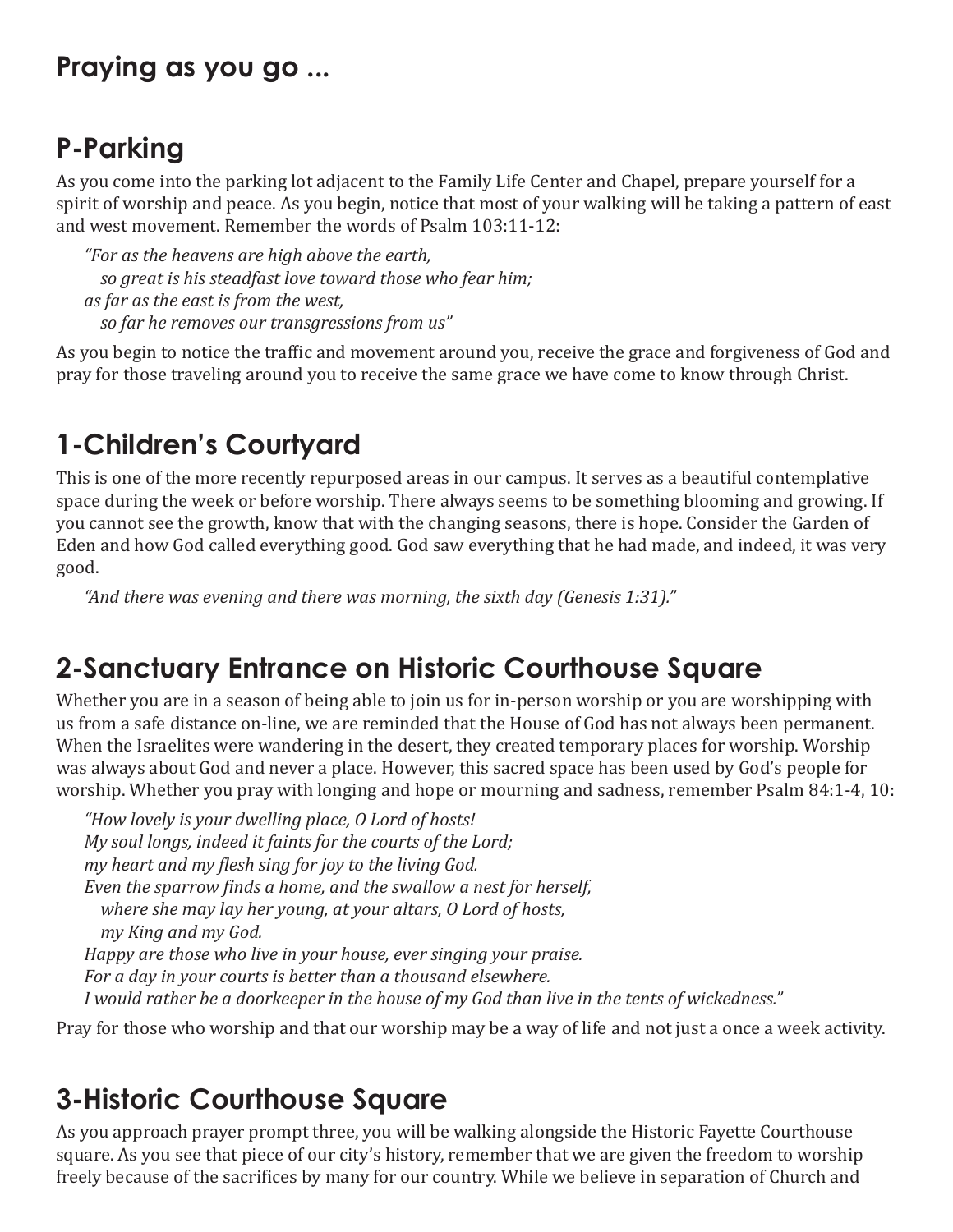State, we are not separated through prayer. The prophet Jeremiah speaking to the Israelites in exile said,

*"Also, seek the peace and prosperity of the city to which I have carried you into exile. Pray to the LORD for it, because if it prospers, you too will prosper (29:7)."* 

As Christians, we know our home is with God in heaven. But living in this world, we are workers for peace and prosperity for all citizens of Fayette County and beyond. Pray for our civil leaders and all those who serve this city.

#### **4-Breezeway from Fellowship Hall to Preschool**

As you begin to travel, you are moving east. The sun rises in the east. If you have ever seen a cemetery, you will notice that the headstones are facing east. Moving east is a sign of hope. The book of Lamentations captures human emotions. In the midst of the pain of the book, we hear the words of the author,

*"The steadfast love of the Lord never ceases, his mercies never come to an end; they are new every morning; great is your faithfulness. "The Lord is my portion," says my soul, "therefore I will hope in him." (Lamentations 3:22-24).*

You have arrived at the breezeway in which people pass through from fellowship to children's ministries and more. Pray for all those who are transitioning in big or small ways.

# **5-Corner of Melissa Segars Way and Highway 54**

Pray to cross the street safely. As you do, you will want to be mindful of your surroundings. Notice that Melissa Segars Way leads to Church Street. To your right is a Baptist church. Further down to your left is another Baptist church. We are surrounded by such a cloud of witnesses. In today's world, it is easier to find divisions and things that set us apart. Rather than live with division, let us remember Jesus' prayer and make it your own,

*"As you, Father, are in me and I am in you, may they also be in us, so that the world may believe that you have sent me. The glory that you have given me I have given them, so that they may be one, as we are one, I in them and you in me, that they may become completely one, so that the world may know that you have sent me and have loved them even as you have loved me." John 17 21-23.*

# **6-Southeast Back Lot**

You have reached the point on our campus with perhaps this highest natural elevation. You have made it to the mountaintop, so to speak. It's all downhill from here. Scripture is filled with stories of mountains. It seems that some of the most important stories happened on a hill or a mountain or an elevated place. Yet it does not always come to us in a way that seems dramatic. Consider words of the prophet Elijah in 1 Kings 19:11-12:

*"He said, "Go out and stand on the mountain before the Lord, for the Lord is about to pass by." Now there was a great wind, so strong that it was splitting mountains and breaking rocks in pieces before the*  Lord, but the Lord was not in the wind; and after the wind an earthquake, but the Lord was not in the *earthquake; and after the earthquake a fire, but the Lord was not in the fire; and after the fire a sound of sheer silence."*

#### Prayer:

*God who is ever more ready to listen and hear than we are to speak, allow us to be filled with the peace and calm to sense when you are revealing yourself to us on the mountaintops. More importantly, God we pray that you would make us available to hear you in the stillness of life, even in the quietest of places. Amen.*